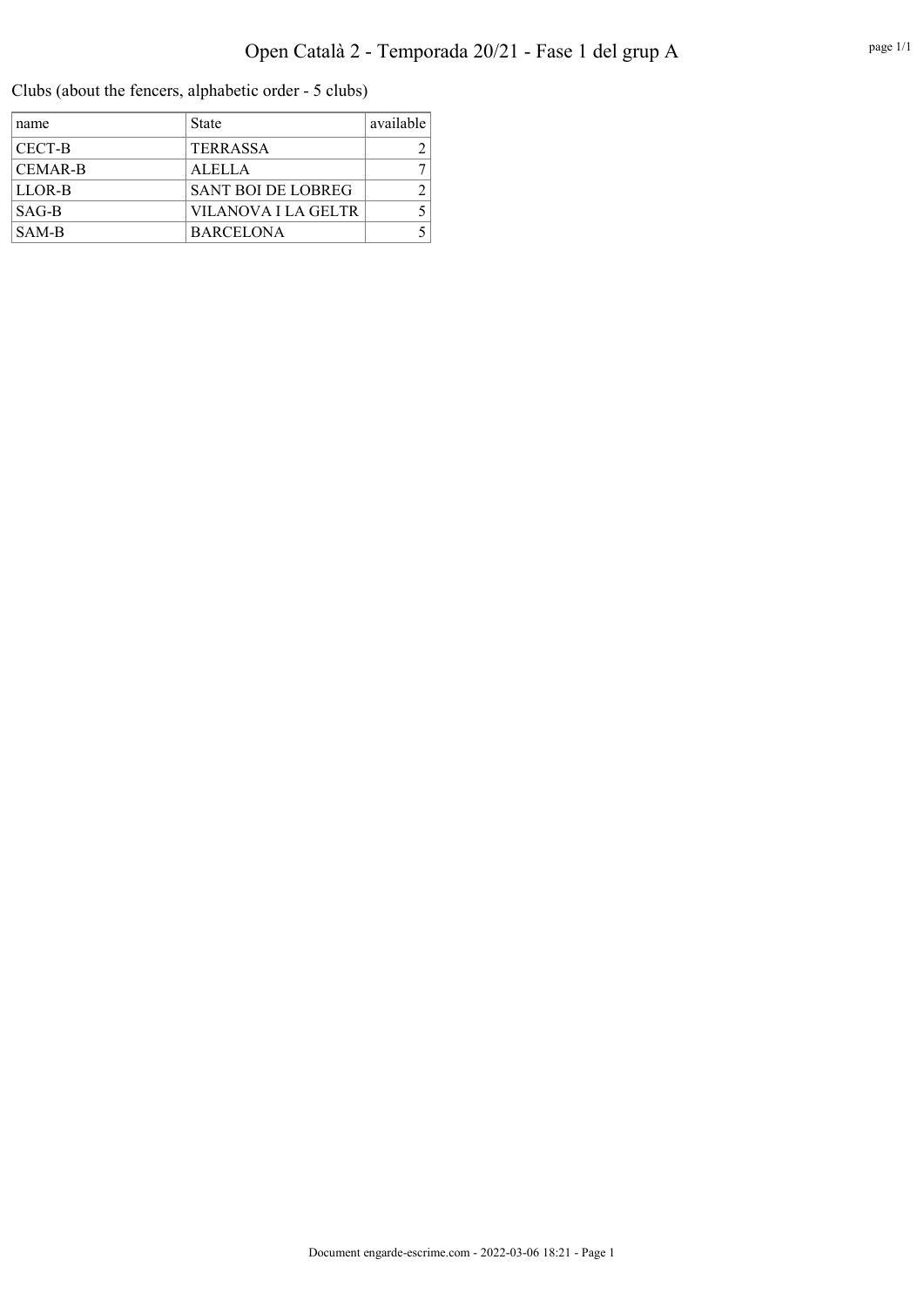Fencers (present, ordered by fencer number - 21 fencers)

|                 | rank name and first name       | club           |
|-----------------|--------------------------------|----------------|
|                 | 1 GALBANY AGULLÓ Borja         | <b>CEMAR-B</b> |
|                 | 2 TENA RAVENTÓS Albert         | <b>CEMAR-B</b> |
|                 | 3 GODOY CASTELLO Santiago      | $SAG-B$        |
| 4               | DE HARO PONCE Leo              | <b>CEMAR-B</b> |
|                 | 5 GARCIA COMAS Marc            | LLOR-B         |
|                 | $6 GASSET$ PIÑON Agustí        | <b>CECT-B</b>  |
| $\overline{7}$  | MORÉ CODINA Sergi              | SAM-B          |
| 8 <sup>1</sup>  | ROCA VILARDEBÒ Àlex            | <b>CEMAR-B</b> |
|                 | 9 CERVELLÓ THIÉBEAULD Marc     | SAG-B          |
| 10 <sup>1</sup> | RODRIGO CASTELLO Pau           | SAM-B          |
| 11              | SANTIAGO ULLOD Adria           | <b>CEMAR-B</b> |
| 12              | <b>ARQUER LORENZO Aitor</b>    | SAG-B          |
|                 | 13 CAMINAL LEIVA Niko          | SAM-B          |
|                 | 14 PÉREZ VILÁ Cristóbal        | SAM-B          |
|                 | 15 GILI LOPEZ Pau              | <b>CEMAR-B</b> |
| 16 <sup>2</sup> | <b>SERRANO</b> Oscar           | SAG-B          |
|                 | 17   TORRENS URRUTIA Adria     | SAG-B          |
| $18$            | <b>TESTOR VINIEGRA Ricardo</b> | SAM-B          |
|                 | 19 PRADELL GRANÉ Joan          | <b>CEMAR-B</b> |
|                 | 20 ZANUY AZCON Marc            | LLOR-B         |
| 21 <sup>1</sup> | ZAGUIRRE STOICA Darío          | <b>CECT-B</b>  |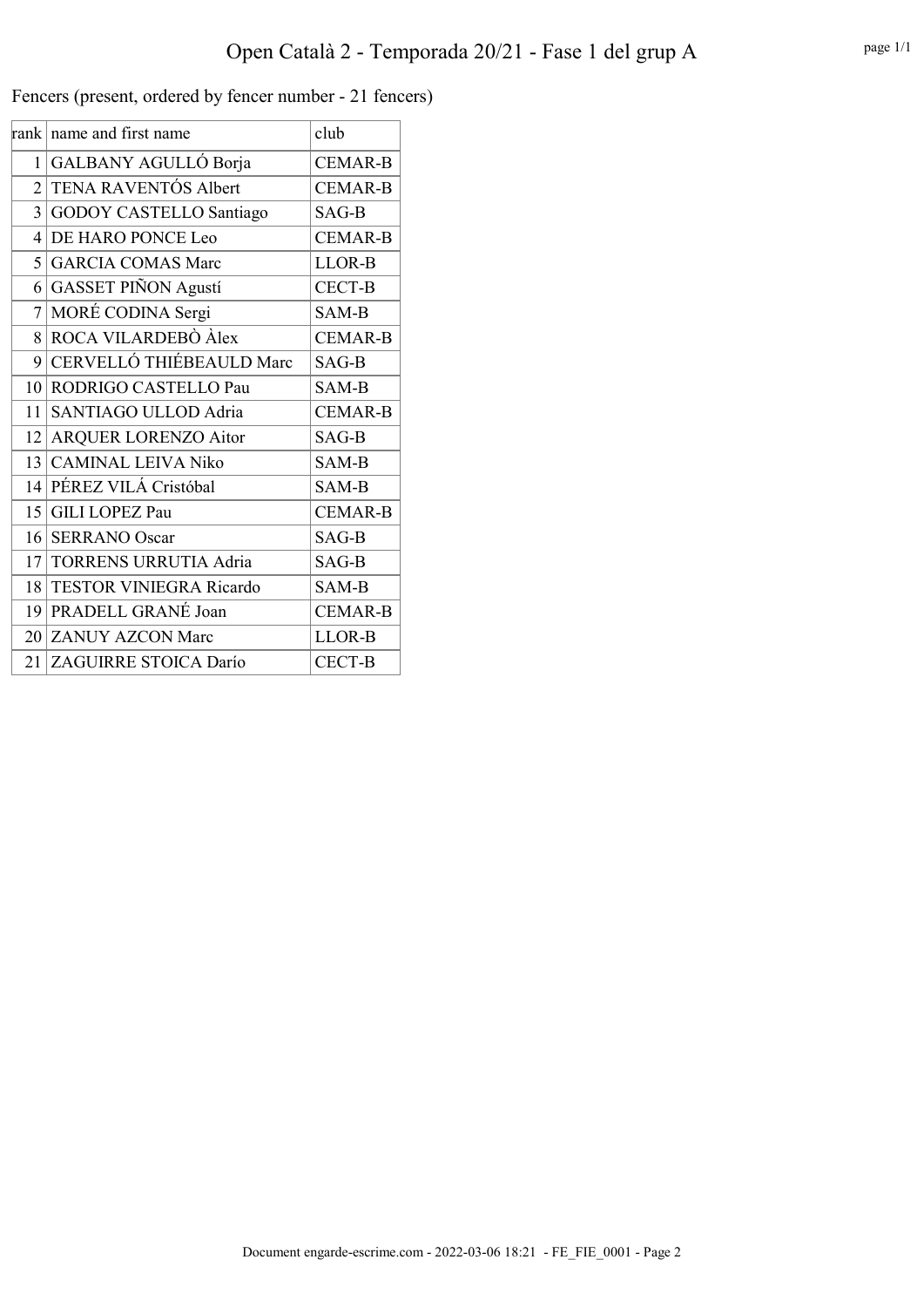Overall number of participants: 21 Number of participants among the 32 first fencers of the FIE ranking: 21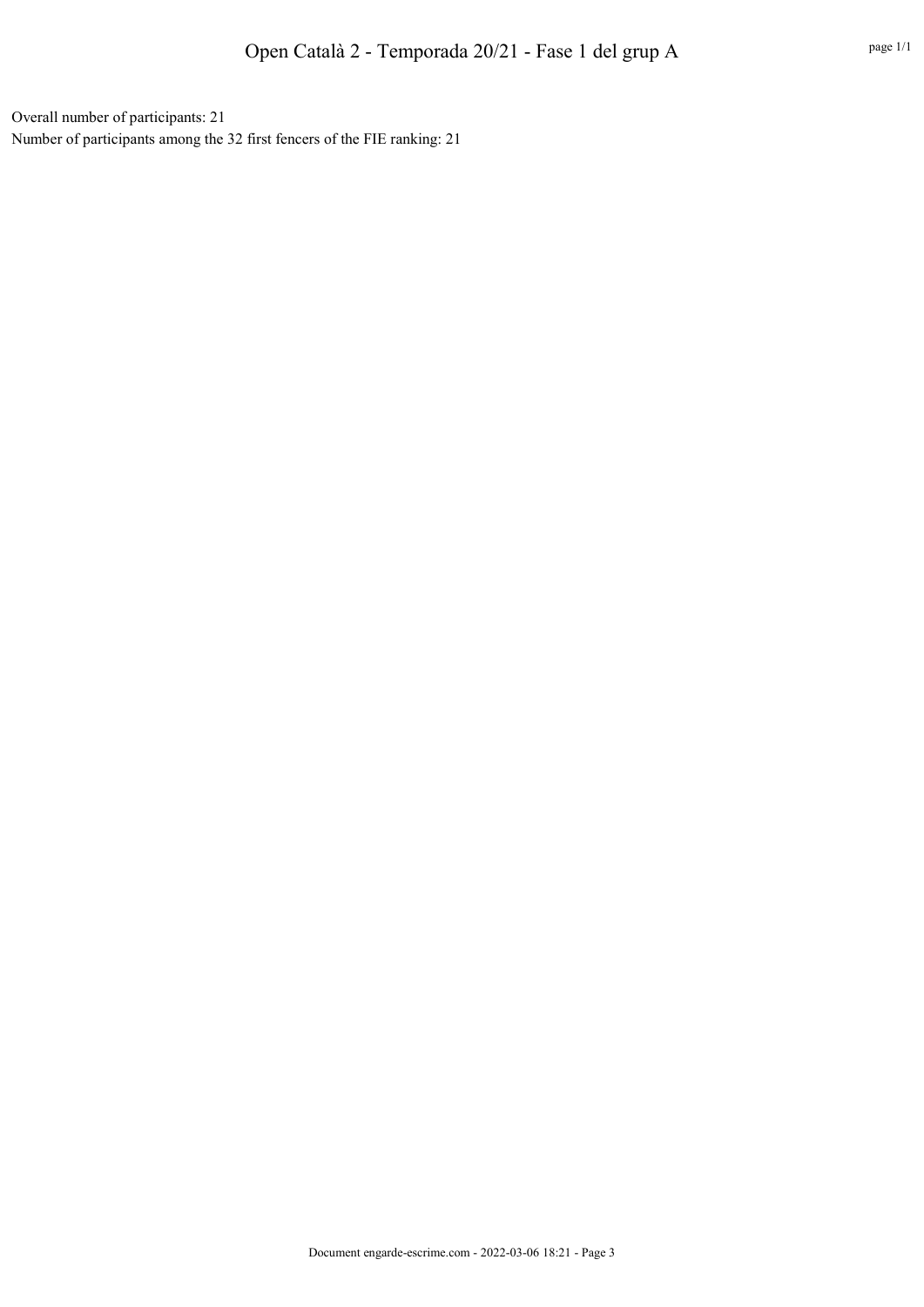## Formula of the competition

21 fencers

1 poules: round

21 fencers 3 poules of 7 Separation by : clubs 21 qualifiers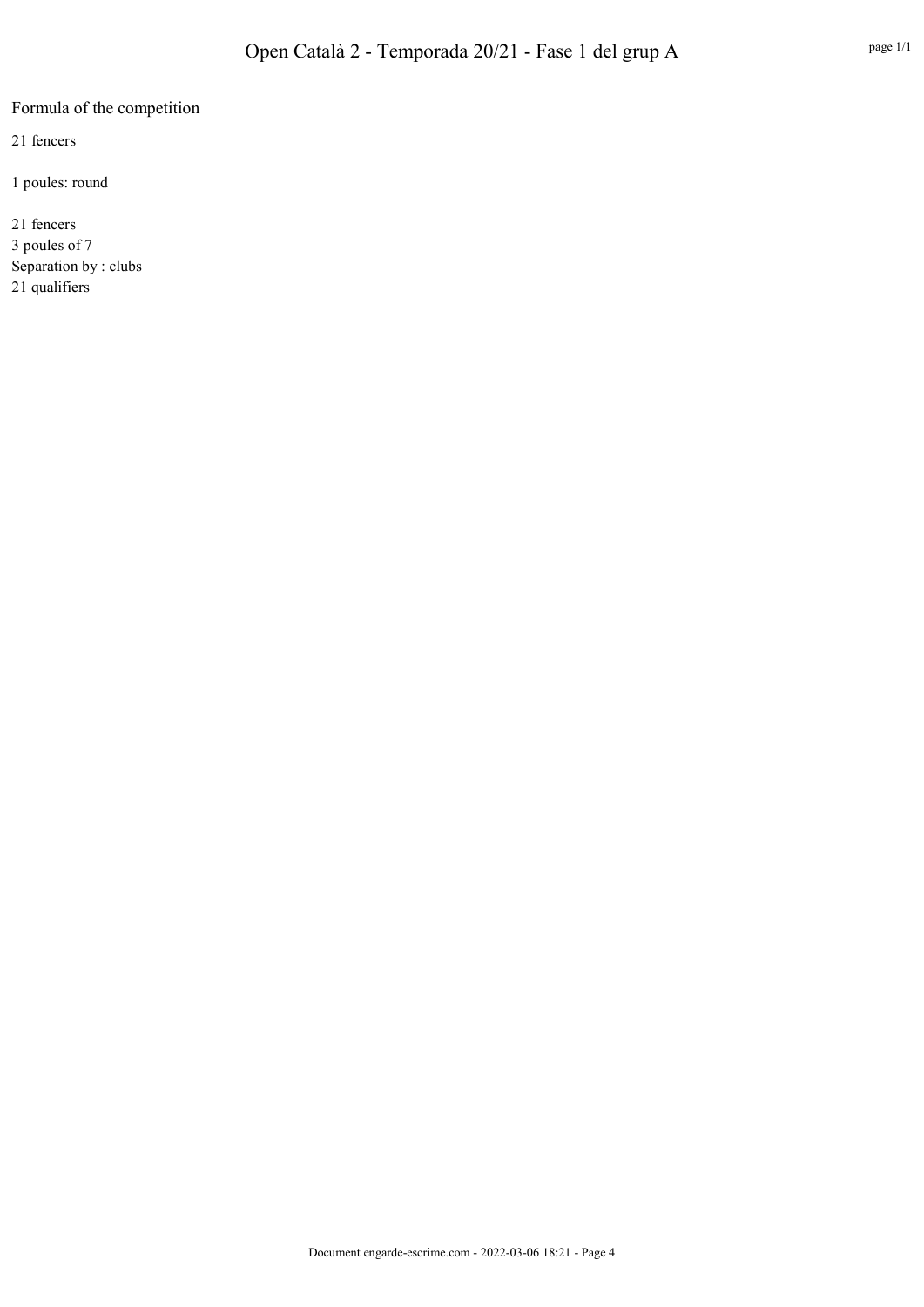## Poules, round No 1

Poule No 1 Piste 1

|                                |                |                         |                         |                         |                         |                           |                         |                         | V/M   | ind.           | HS rank |                |
|--------------------------------|----------------|-------------------------|-------------------------|-------------------------|-------------------------|---------------------------|-------------------------|-------------------------|-------|----------------|---------|----------------|
| <b>GILI LOPEZ Pau</b>          | <b>CEMAR-B</b> |                         | 4                       | $\rm V$                 | $\overline{2}$          | $\mathbf{V}$              | $\overline{4}$          | $\rm V$                 | 0.500 | 3              | 25      | 3              |
| PRADELL GRANÉ Joan             | <b>CEMAR-B</b> | $\overline{V}$          |                         | $\overline{V}$          | 1                       | $\overline{3}$            | $\overline{3}$          | $\mathbf{1}$            | 0.333 | $-7$           | 18      | 6              |
| GALBANY AGULLÓ Borja           | <b>CEMAR-B</b> | $\mathbf{1}$            | $\overline{2}$          |                         | $\overline{2}$          | $\overline{\mathsf{V}}$   | $\mathbf{V}$            | $\overline{\mathsf{V}}$ | 0.500 | $-3$           | 20      | 5              |
| MORÉ CODINA Sergi              | SAM-B          | V                       | $\overline{\mathbf{V}}$ | $\overline{V}$          |                         | $\overline{3}$            | $\overline{V}$          | $\overline{\mathsf{V}}$ | 0.833 | 14             | 28      | 1              |
| PÉREZ VILÁ Cristóbal           | SAM-B          | $\overline{2}$          | $\overline{\mathrm{V}}$ | $\overline{3}$          | V <sub>4</sub>          |                           | V                       | $\overline{V}$          | 0.667 | $\overline{4}$ | 24      | $\overline{2}$ |
| <b>ARQUER LORENZO Aitor</b>    | SAG-B          | $\overline{\mathsf{V}}$ | $\overline{\mathrm{V}}$ | $\overline{4}$          | 1                       | $\mathbf{1}$              |                         | $\overline{\mathsf{V}}$ | 0.500 | $-3$           | 21      | $\overline{4}$ |
| <b>GASSET PIÑON Agustí</b>     | <b>CECT-B</b>  | $\overline{4}$          | V <sub>4</sub>          | 1                       | $\overline{4}$          | 3                         | $\overline{2}$          |                         | 0.167 | $-8$           | 18      | 7              |
| Poule No 2<br>Piste 5          |                |                         |                         |                         |                         |                           |                         |                         |       |                |         |                |
|                                |                |                         |                         |                         |                         |                           |                         |                         | V/M   | ind.           | HS rank |                |
| TENA RAVENTÓS Albert           | <b>CEMAR-B</b> |                         | 3                       | $\mathbf V$             | V                       | $\ensuremath{\mathbf{V}}$ | $\mathbf V$             | V                       | 0.833 | 11             | 28      | 2              |
| <b>TORRENS URRUTIA Adria</b>   | SAG-B          | V4                      |                         | $\overline{\mathsf{V}}$ | $\overline{\mathsf{V}}$ | $\mathbf{V}$              | V                       | $\overline{\mathsf{V}}$ | 1.000 | 18             | 29      | 1              |
| <b>CAMINAL LEIVA Niko</b>      | SAM-B          | $\overline{2}$          | $\boldsymbol{0}$        |                         | 3                       | $\mathbf{V}$              | $\overline{\mathsf{V}}$ | 3                       | 0.333 | $-10$          | 18      | 6              |
| ROCA VILARDEBÒ Àlex            | <b>CEMAR-B</b> | 1                       | $\overline{3}$          | V                       |                         | V                         | $\overline{3}$          | $\rm V$                 | 0.500 | $-2$           | 22      | $\overline{4}$ |
| CERVELLÓ THIÉBEAULD Marc       | SAG-B          | $\overline{4}$          | $\boldsymbol{0}$        | $\overline{4}$          | $\overline{2}$          |                           | $\overline{4}$          | $\overline{3}$          | 0.000 | $-13$          | 17      | 7              |
| <b>GARCIA COMAS Marc</b>       | LLOR-B         | 3                       | $\overline{3}$          | $\overline{4}$          | $\overline{\mathsf{V}}$ | $\mathbf{V}$              |                         | $\overline{\mathsf{V}}$ | 0.500 | $\Omega$       | 25      | 3              |
| ZAGUIRRE STOICA Darío          | <b>CECT-B</b>  | $\overline{3}$          | $\overline{2}$          | $\overline{\mathsf{V}}$ | $\overline{4}$          | $\overline{\mathbf{V}}$   | $\overline{3}$          |                         | 0.333 | $-4$           | 22      | 5              |
| Poule No 3<br>Piste 11         |                |                         |                         |                         |                         |                           |                         |                         |       |                |         |                |
|                                |                |                         |                         |                         |                         |                           |                         |                         | V/M   | ind.           | HS rank |                |
| <b>SERRANO Oscar</b>           | $SAG-B$        |                         | 1                       | 3                       | $\overline{3}$          | $\boldsymbol{\mathrm{V}}$ | $\mathbf{V}$            | V                       | 0.500 | 1              | 22      | $\overline{4}$ |
| <b>TESTOR VINIEGRA Ricardo</b> | SAM-B          | V                       |                         | $\mathbf V$             | $\overline{3}$          | $\overline{2}$            | $\overline{4}$          | $\rm V$                 | 0.500 | 3              | 24      | 3              |
| DE HARO PONCE Leo              | <b>CEMAR-B</b> | $\overline{\mathsf{V}}$ | $\overline{3}$          |                         | V                       | $\mathbf{V}$              | V                       | $\overline{\mathsf{V}}$ | 0.833 | 11             | 28      | 1              |
| <b>GODOY CASTELLO Santiago</b> | $SAG-B$        | V                       | $\overline{\mathsf{V}}$ | $\overline{2}$          |                         | $\mathbf{V}$              | $\mathbf{V}$            | $\overline{\mathsf{V}}$ | 0.833 | 11             | 27      | $\overline{2}$ |
| RODRIGO CASTELLO Pau           | SAM-B          | $\mathbf{0}$            | $\overline{\mathrm{V}}$ | $\mathbf{1}$            | $\mathbf{1}$            |                           | $\overline{\mathbf{V}}$ | $\overline{4}$          | 0.333 | $-10$          | 16      | 6              |
| <b>SANTIAGO ULLOD Adria</b>    | <b>CEMAR-B</b> | $\overline{2}$          | $\overline{\mathsf{V}}$ | 3                       | 3                       | $\overline{4}$            |                         | $\rm V$                 | 0.333 | $-4$           | 22      | 5              |
| <b>ZANUY AZCON Marc</b>        | LLOR-B         | $\overline{4}$          | $\overline{2}$          | $\overline{3}$          | 1                       | $\mathbf{V}$              | $\overline{2}$          |                         | 0.167 | $-12$          | 17      | $\overline{7}$ |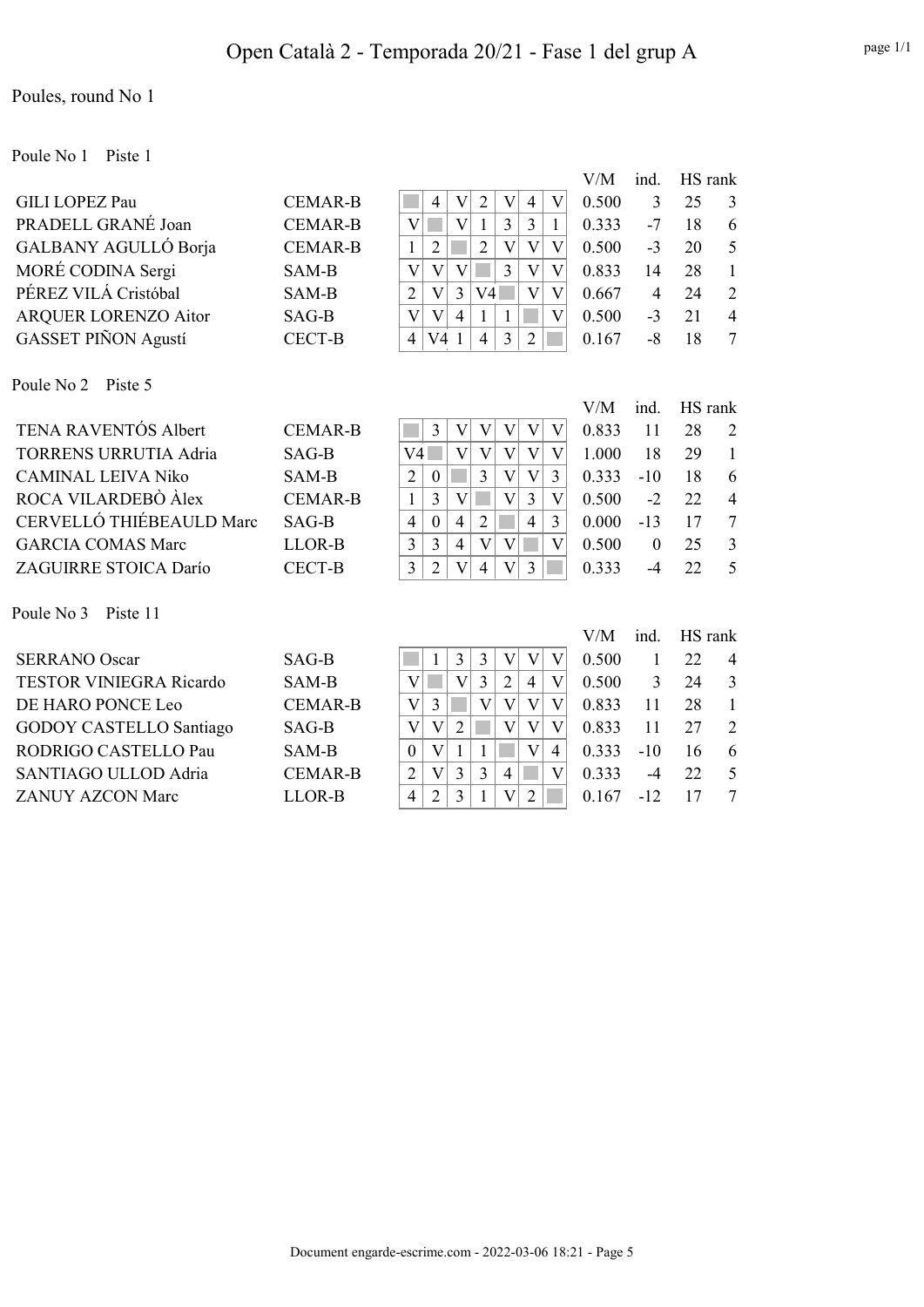|  | Ranking of poules, round No 1 (ordered by ranking - 21 fencers) |  |  |
|--|-----------------------------------------------------------------|--|--|
|--|-----------------------------------------------------------------|--|--|

|                 | rank name and first name       | club          | V/M   | ind.             |    | HS group       |
|-----------------|--------------------------------|---------------|-------|------------------|----|----------------|
| 1               | TORRENS URRUTIA Adria          | SAG-B         | 1.000 | 18               |    | $29$ qualifier |
|                 | MORÉ CODINA Sergi              | SAM-B         | 0.833 | 14               |    | $28$ qualifier |
| 3               | DE HARO PONCE Leo              | <b>CEMAR-</b> | 0.833 | 11               |    | $28$ qualifier |
| 3               | TENA RAVENTÓS Albert           | CEMAR-        | 0.833 | 11               |    | $28$ qualifier |
| 5               | <b>GODOY CASTELLO Santiago</b> | SAG-B         | 0.833 | 11               | 27 | qualifier      |
| 6               | PÉREZ VILÁ Cristóbal           | SAM-B         | 0.667 | $\overline{4}$   |    | $24$ qualifier |
| 7               | <b>GILI LOPEZ Pau</b>          | CEMAR-        | 0.500 | $\overline{3}$   |    | $25$ qualifier |
| 8               | TESTOR VINIEGRA Ricardo        | SAM-B         | 0.500 | 3                |    | $24$ qualifier |
| 9               | <b>SERRANO Oscar</b>           | SAG-B         | 0.500 | $\mathbf{1}$     |    | $22$ qualifier |
| 10 <sup>1</sup> | <b>GARCIA COMAS Marc</b>       | LLOR-B        | 0.500 | $\boldsymbol{0}$ |    | $25$ qualifier |
|                 | 11 ROCA VILARDEBÒ Àlex         | <b>CEMAR-</b> | 0.500 | $-2$             |    | $22$ qualifier |
|                 | 12 ARQUER LORENZO Aitor        | SAG-B         | 0.500 | $-3$             |    | $21$ qualifier |
|                 | 13 GALBANY AGULLÓ Borja        | CEMAR-        | 0.500 | $-3$             |    | $20$ qualifier |
|                 | 14 SANTIAGO ULLOD Adria        | CEMAR-        | 0.333 | $-4$             |    | $22$ qualifier |
|                 | 14 ZAGUIRRE STOICA Darío       | <b>CECT-B</b> | 0.333 | $-4$             |    | $22$ qualifier |
|                 | 16 PRADELL GRANÉ Joan          | CEMAR-        | 0.333 | $-7$             |    | $18$ qualifier |
| 17              | <b>CAMINAL LEIVA Niko</b>      | SAM-B         | 0.333 | $-10$            |    | $18$ qualifier |
|                 | 18 RODRIGO CASTELLO Pau        | SAM-B         | 0.333 | $-10$            |    | $16$ qualifier |
|                 | 19 GASSET PIÑON Agustí         | CECT-B        | 0.167 | $-8$             |    | $18$ qualifier |
|                 | 20 ZANUY AZCON Marc            | LLOR-B        | 0.167 | $-12$            | 17 | qualifier      |
|                 | 21 CERVELLÓ THIÉBEAULD Marc    | SAG-B         | 0.000 | $-13$            |    | $17$ qualifier |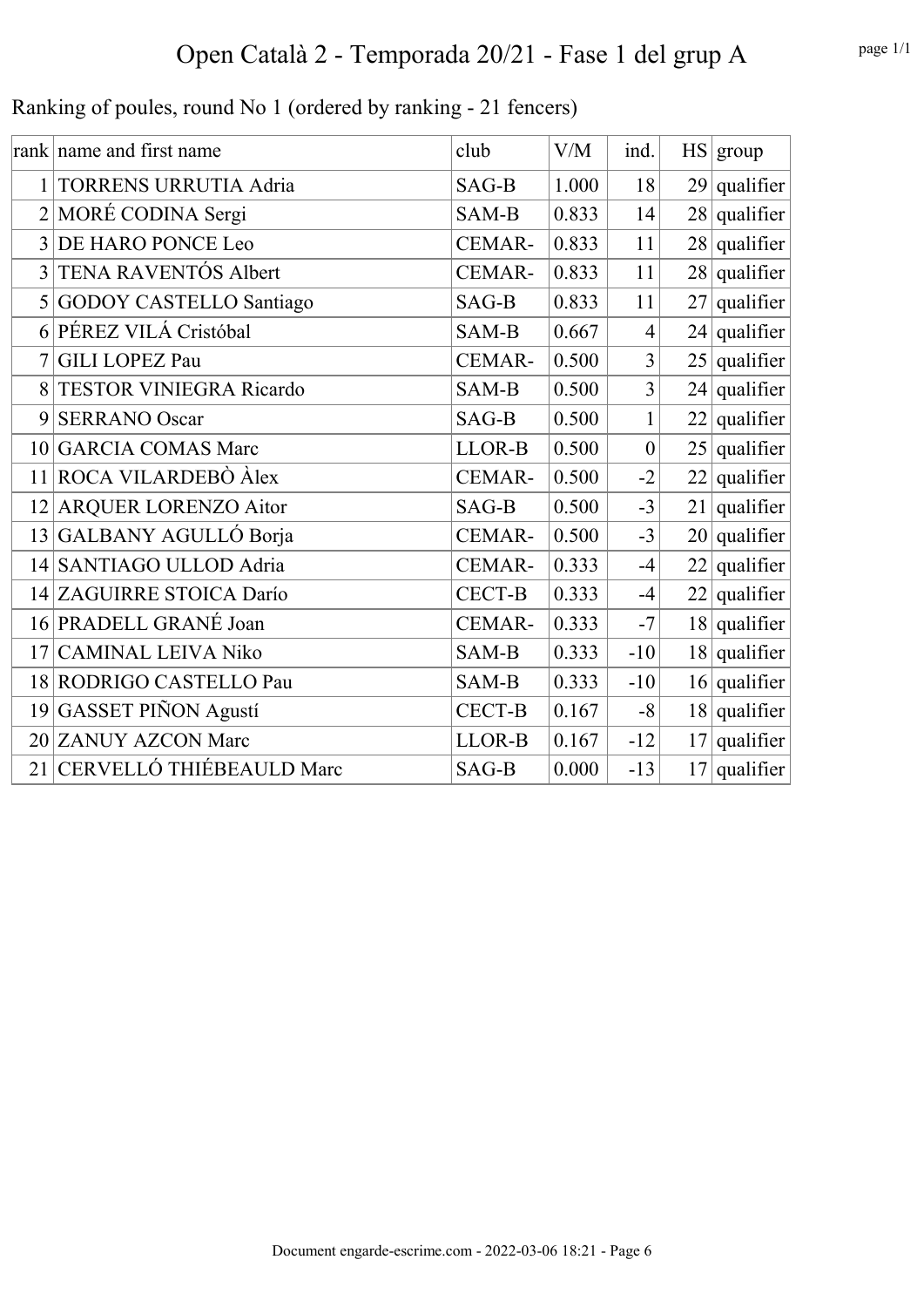|                 | rank name and first name       | club          | V/M   | ind.             |                 | HS group       |
|-----------------|--------------------------------|---------------|-------|------------------|-----------------|----------------|
| 1               | TORRENS URRUTIA Adria          | SAG-B         | 1.000 | 18               |                 | $29$ qualifier |
|                 | $2$ MORÉ CODINA Sergi          | SAM-B         | 0.833 | 14               |                 | $28$ qualifier |
| 3               | DE HARO PONCE Leo              | <b>CEMAR-</b> | 0.833 | 11               |                 | $28$ qualifier |
| 3               | TENA RAVENTÓS Albert           | CEMAR-        | 0.833 | 11               |                 | $28$ qualifier |
| 5 <sup>5</sup>  | <b>GODOY CASTELLO Santiago</b> | SAG-B         | 0.833 | 11               | 27              | qualifier      |
| 6               | PÉREZ VILÁ Cristóbal           | SAM-B         | 0.667 | $\overline{4}$   |                 | $24$ qualifier |
| 7               | <b>GILI LOPEZ Pau</b>          | CEMAR-        | 0.500 | 3                |                 | $25$ qualifier |
|                 | <b>TESTOR VINIEGRA Ricardo</b> | SAM-B         | 0.500 | 3                |                 | $24$ qualifier |
| 9               | <b>SERRANO Oscar</b>           | SAG-B         | 0.500 | $\mathbf{1}$     |                 | $22$ qualifier |
| 10 <sup>1</sup> | <b>GARCIA COMAS Marc</b>       | LLOR-B        | 0.500 | $\boldsymbol{0}$ |                 | $25$ qualifier |
|                 | 11 ROCA VILARDEBÒ Àlex         | <b>CEMAR-</b> | 0.500 | $-2$             |                 | $22$ qualifier |
|                 | 12 ARQUER LORENZO Aitor        | SAG-B         | 0.500 | $-3$             |                 | $21$ qualifier |
|                 | 13 GALBANY AGULLÓ Borja        | CEMAR-        | 0.500 | $-3$             |                 | $20$ qualifier |
|                 | 14 SANTIAGO ULLOD Adria        | CEMAR-        | 0.333 | $-4$             |                 | $22$ qualifier |
|                 | 14 ZAGUIRRE STOICA Darío       | CECT-B        | 0.333 | $-4$             |                 | $22$ qualifier |
|                 | 16 PRADELL GRANÉ Joan          | <b>CEMAR-</b> | 0.333 | $-7$             |                 | $18$ qualifier |
| 17              | <b>CAMINAL LEIVA Niko</b>      | SAM-B         | 0.333 | $-10$            |                 | $18$ qualifier |
|                 | 18 RODRIGO CASTELLO Pau        | SAM-B         | 0.333 | $-10$            |                 | $16$ qualifier |
|                 | 19 GASSET PIÑON Agustí         | CECT-B        | 0.167 | $-8$             |                 | $18$ qualifier |
|                 | 20 ZANUY AZCON Marc            | LLOR-B        | 0.167 | $-12$            | 17 <sup>2</sup> | qualifier      |
|                 | 21 CERVELLÓ THIÉBEAULD Marc    | SAG-B         | 0.000 | $-13$            |                 | $17$ qualifier |